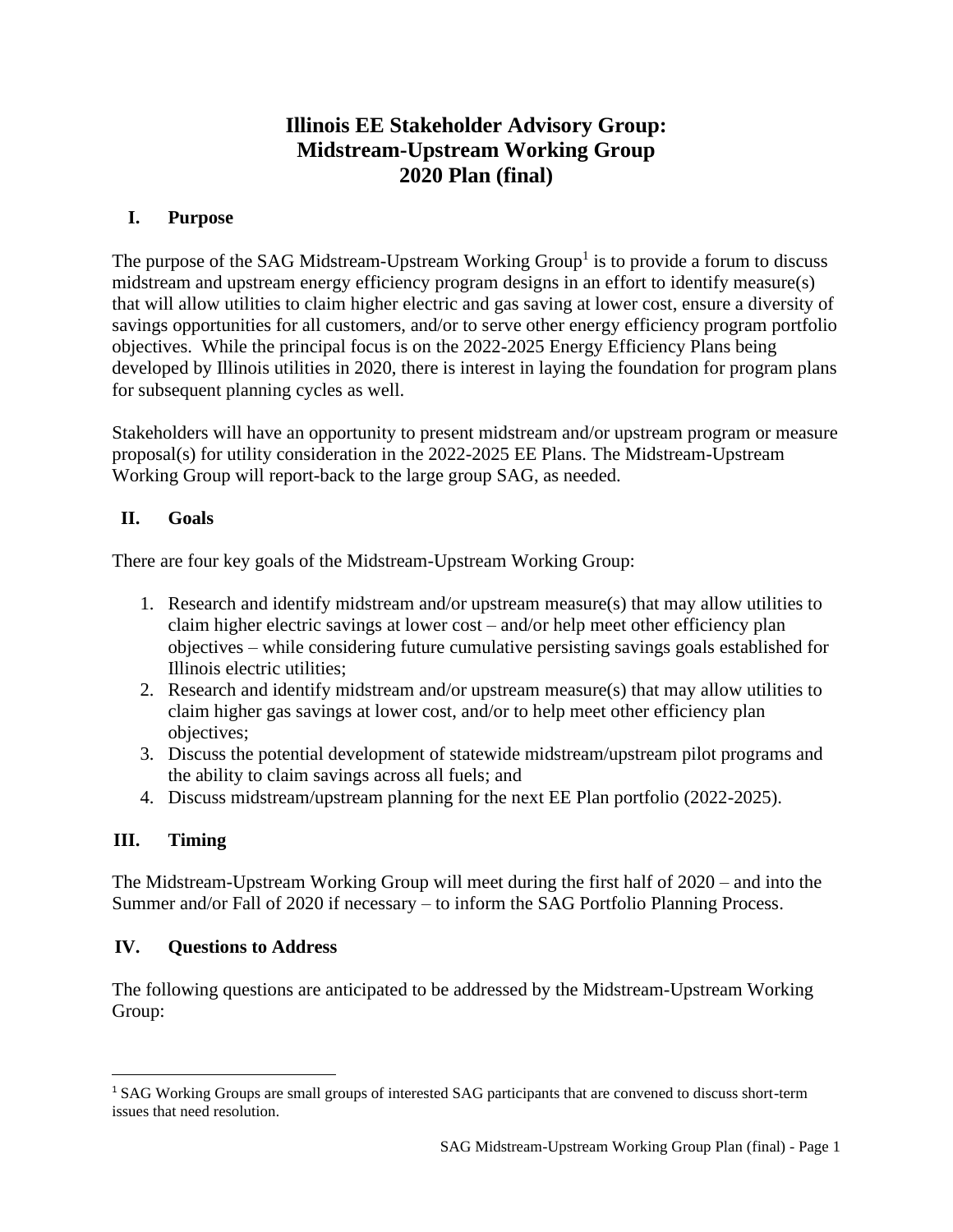- 1. What midstream and upstream initiatives are Illinois utilities currently offering? What lessons can be learned from those experiences to date?
- 2. What midstream and/or upstream initiatives should the Illinois utilities consider during the remainder of the current EE Plan (2018-2021) and/or within the next EE Plan cycle (2022-2025)? How much could such initiatives contribute to current and/or future plan savings goals (and at what cost)?
- 3. How do Illinois utilities currently define "midstream" and "upstream" program design? Is there a need to establish consistent terminology for midstream and upstream programs (e.g., a future version of the Policy Manual)?
- 4. Is program design from other regions, climate zones, demographics, fuels, environments and service territories applicable to Illinois utilities? If so, what successful midstream/upstream programs in other jurisdictions could be models for the Illinois utilities? What can be learned from such initiatives in other jurisdictions and applied to Illinois?
- 5. Would deemed and/or agreed upon NTG values, leakage, fuel switching, attribution and other EM&V / policy considerations be an issue in the early years of a potential statewide pilot?
- 6. How will the market potential for these midstream/upstream measures be determined?
- 7. What is the impact of Certified Installer requirements on midstream/upstream measure offerings?

## **V. Participants**

Participation in the Midstream-Upstream Working Group is open to all interested SAG participants, unless a topic may present a financial conflict of interest. The SAG Facilitator provided notice of this new Working Group to SAG in January 2020, with a request for interested parties to join.

## **VI. Schedule**

Meetings of the Midstream-Upstream Working Group for the first half of 2020 are described below. This schedule is subject to change pending feedback from Working Group participants. Additional meetings will be scheduled as needed.

| <b>Table 1: SAG Market Transformation Savings Working Group Schedule</b>           |                                                                                                                                                                                                                                                                                                                            |                                                                                                                                 |  |
|------------------------------------------------------------------------------------|----------------------------------------------------------------------------------------------------------------------------------------------------------------------------------------------------------------------------------------------------------------------------------------------------------------------------|---------------------------------------------------------------------------------------------------------------------------------|--|
| Date / Time                                                                        | Agenda                                                                                                                                                                                                                                                                                                                     | <b>Next Steps</b>                                                                                                               |  |
|                                                                                    | Overview of SAG Midstream-Upstream Working Group<br>Plan (SAG Facilitator)                                                                                                                                                                                                                                                 |                                                                                                                                 |  |
| <b>Meeting 1:</b><br><b>Friday, March 6</b><br>$12:00 - 2:00$ pm<br>Teleconference | ComEd Presentation: Benchmarking Midstream and<br><b>Upstream Programs in Other Jurisdictions</b><br>Describe how "midstream" and "upstream"<br>program designs are currently defined<br>Describe what questions need to be considered<br>$\bullet$<br>determine what measure(s) can be moved<br>midstream and/or upstream | <b>SAG Portfolio Planning</b><br>Process - stakeholder<br>proposals for new<br>ideas/program approaches are<br>due by April 27. |  |